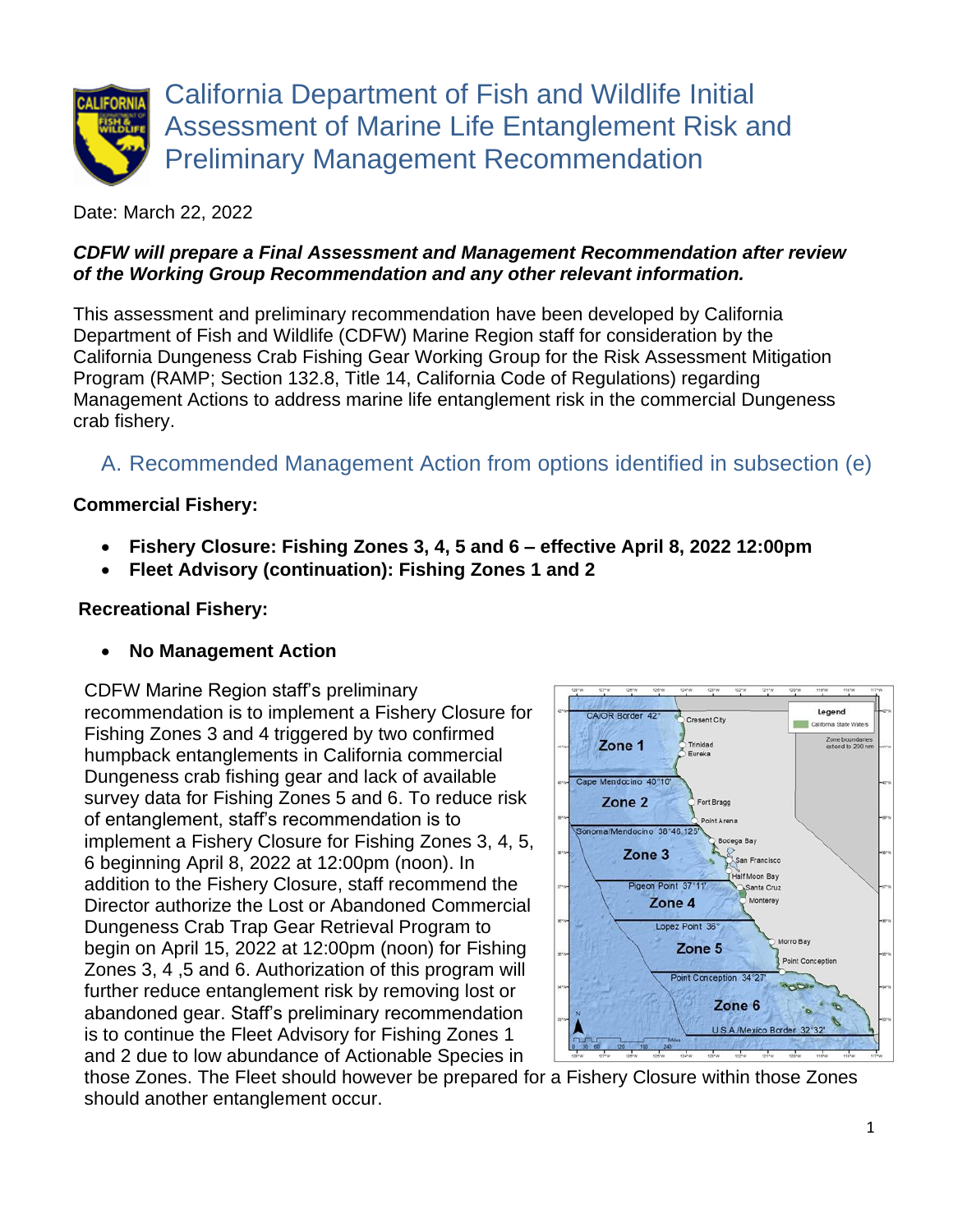Rationale: One humpback entanglement in California commercial Dungeness crab gear was confirmed in Fishing Zone 3 on March 17, 2022, and a second entanglement was confirmed in Fishing Zone 4 on March 19, 2022. In addition, a management action is triggered by lack of recent RAMP approved survey data for Fishing Zones 5 and 6. Due to RAMP entanglement triggers being reached and in anticipation of increasing risk due to migrating humpback and blue whales, a closure will help minimize additional entanglement risk in Fishing Zones 3, 4, 5 and 6. It is anticipated that fishing effort will continue to decline into the spring months, however arrivals of humpback and blue whales will increase, and the Fleet should be prepared to modify fishing operations to minimize risk of entanglement in Fishing Zones 1 and 2. CDFW anticipates that humpback whale migrations to California waters will increase over the coming weeks and reminds fisherman to use [best fishing practices](https://nrm.dfg.ca.gov/FileHandler.ashx?DocumentID=195428&inline) to minimize risk of entanglement as whales begin to arrive in Zones that remain open to fishing. The recreational crab fishery is not subject to a restriction at this time because Marine Life Concentration triggers have not been reached. The recreational fleet should however implement best practices and remove all gear promptly once they no longer intend to fish for crab to further minimize risk of entanglement. If Marine Life Concentration triggers are reached during a future risk assessment, the Director may implement a trap restriction for the recreational fishery either by Zone or statewide.

CDFW will continue to monitor all available data to inform the next risk assessment (expected to occur on or around April 15, 2022).

# B. Marine life entanglement risk, relative to the triggers in subsection (c)

Confirmed Entanglements in California Commercial Dungeness Crab Gear

- During the current Fishing Season: 2 humpback whales
- During the current calendar year: 2 humpback whales
- During the 2021 calendar year: 1 humpback whale

Confirmed Entanglements in Unknown Fishing Gear reported from California:

- During the current Fishing Season: 1 humpback whale
- During the current calendar year: 1 humpback whale
- During the 2021 calendar year: 3 humpback whales

Marine Life Concentrations Surveys and/or Satellite Telemetry Observations:

- **Fishing Zone 1, 2, 3 and 4:** No Management Action triggers reached
- **Fishing Zone 5 and 6:** No current data are available for these Zones, which triggers management response under RAMP (c)(2)(B)(1).

### C. Scope of elevated risk based on Management Considerations in subsection (d)

Section 132.8(d)(2): Information from NOAA

• No additional information was made available for this risk assessment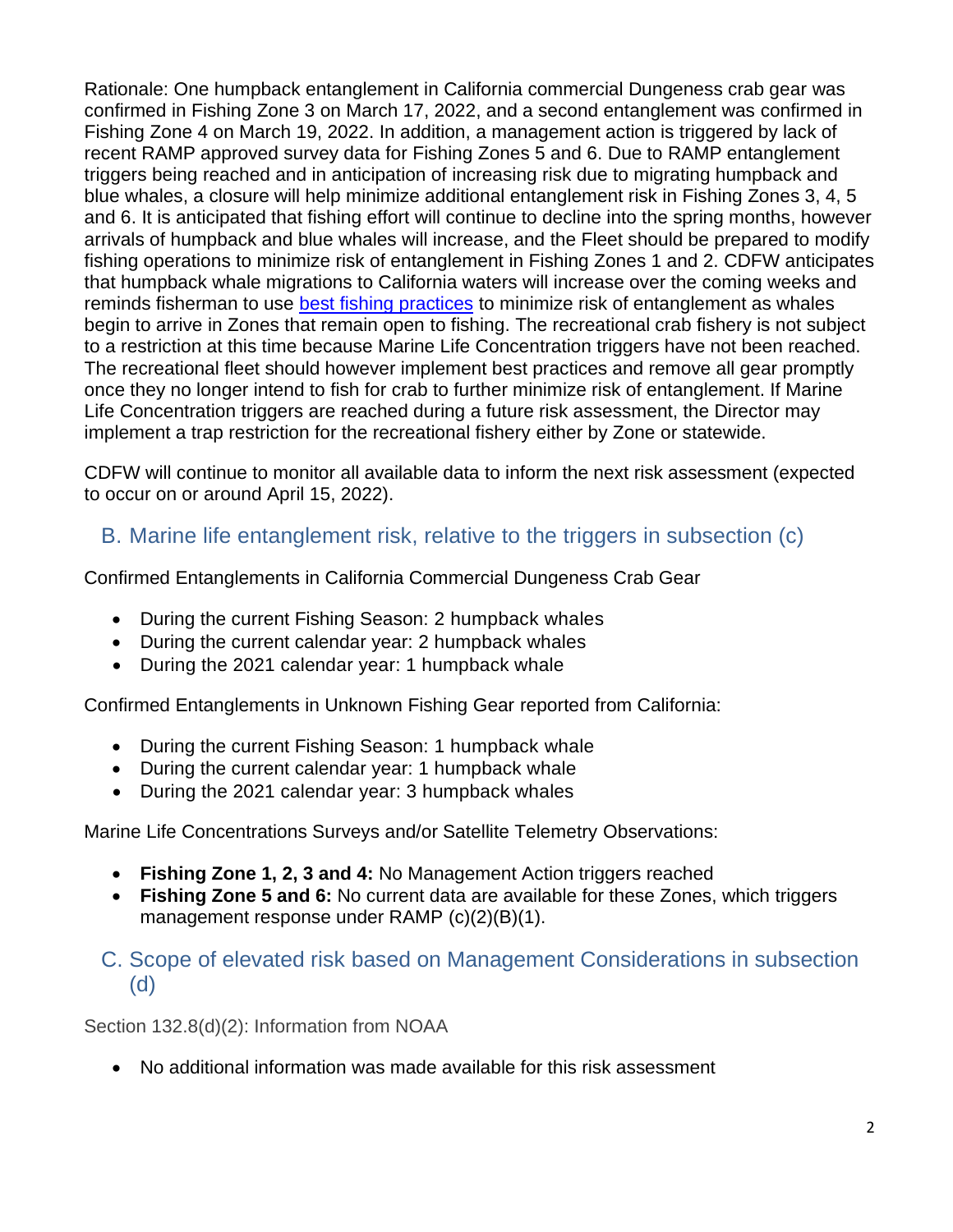Section 132.8(d)(3): Effectiveness of management measures to reduce entanglement risk

- Fleet Advisory: given the confirmed gear types (CA commercial Dungeness crab) involved in the entanglements, a Fleet Advisory will not sufficiently protect the Actionable Species within the Fishing Grounds.
- Fishing Depth Constraint: given the low abundance of humpback whales in the Fishing Grounds, it is not possible to identify an appropriate depth-based closure which would reduce co-occurrence between humpback whales and commercial Dungeness crab fishing gear. Therefore, implementing a depth constraint would not be an effective management measure.
- Fishery Closures or Vertical Line Reductions: given the recent entanglements in CA commercial Dungeness crab fishing gear, a Fishery closure is likely to provide the most protection for Actionable Species within the Fishing Grounds.
- Alternative Gear: No gear is currently authorized for use and one request is currently under evaluation.

Section 132.8(d)(4): Total economic impact to the fleet and fishing communities

• A fishery closure will have economic costs to the commercial fishery but given the elevated entanglement risk, a closure is warranted to prevent longer term loss of fishing opportunity.

Section 132.8(d)(5): Data availability within and across Fishing Zones

• CDFW aerial survey data are available for Fishing Zones 1, 2, 3 and 4. MBWW data are available for Fishing Zone 4.

Section 132.8(d)(6): Known historic marine life migration patterns

• Aerial surveys and MBWW indicate relatively few humpback whales, which aligns with known historic migration patterns.

Section 132.8(d)(7): Fishing Season dynamics

- Weekly total landing volume has continued to decrease since late December. In recent weeks, landed volume has primarily been harvested from Fishing Zones 1 and 3. Overall, 66% of the total volume harvested this season has been from Fishing Zone 1, 31% from Fishing Zone 3, and less than 5% each from the other Fishing Zones. To date, 42% of harvested volume has been landed into Crescent City, 20% into Eureka, 11% each into San Francisco and Half Moon Bay, and less than 10% each from the other port complexes.
- Looking at landings by Zone, 69 active permits made landings in Zone 1, 19 active permits in Zone 2, 88 active permits in Zone 3, 15 active permits in Zone 4. Zones 5 and 6 had active permits fewer than 3.